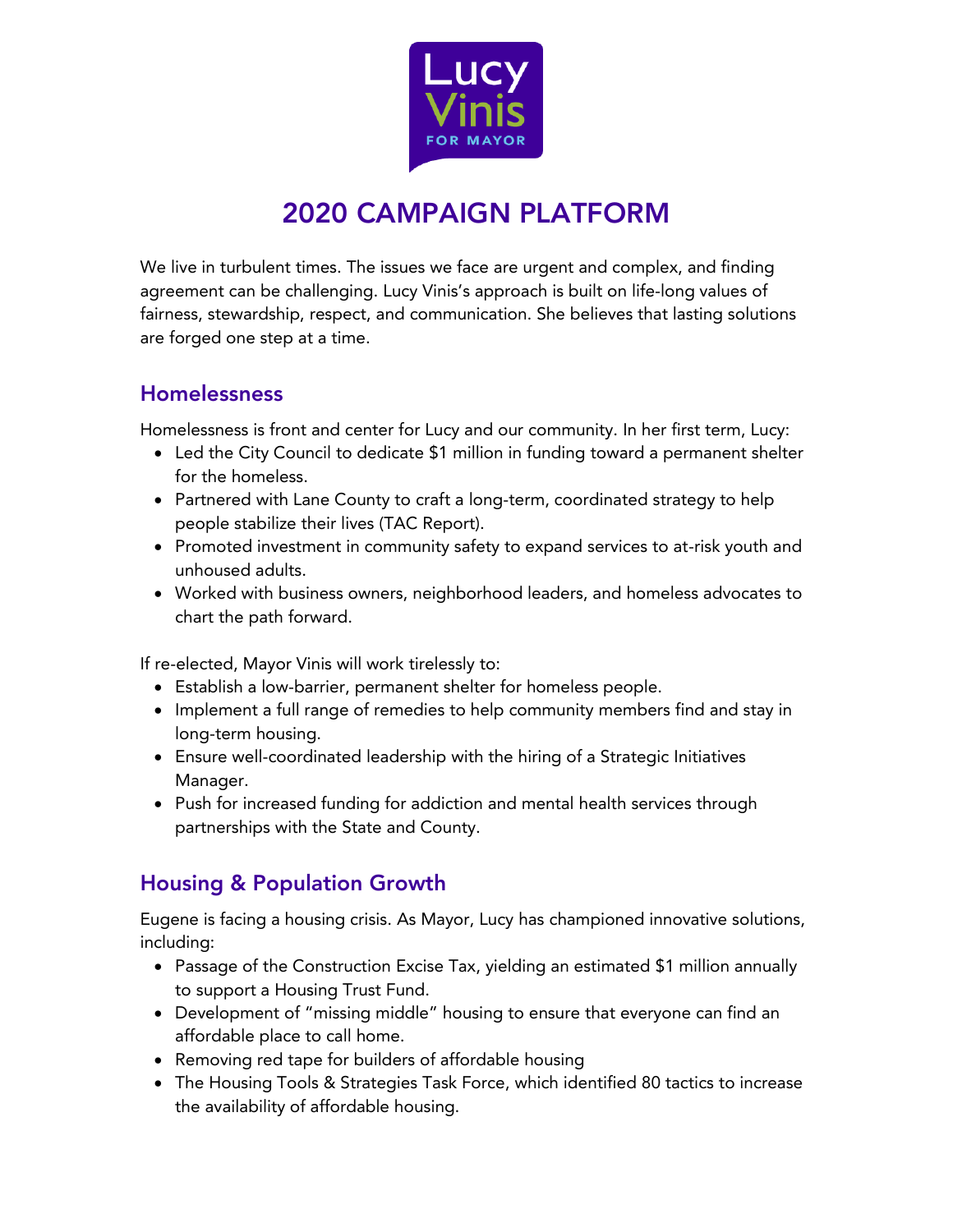Looking forward, Mayor Vinis pledges to:

- Champion tenant rights to protect renters from unfair evictions and other hardships.
- Push for the creation of a landlord engagement process to remove barriers to rental housing for formerly homeless Eugeneans.
- Work with neighborhoods to identify opportunities and obstacles for diverse housing types, while retaining quality of life.

## Climate Change & Transportation

The dual challenges of climate change and population growth require our urgent attention. In her first term, Mayor Vinis:

- Chaired the Ad Hoc Committee on the Climate Action Plan to reduce Eugene's greenhouse gas emissions by 50% from 2010 levels by 2030.
- Bolstered our commitments to bus transit, biking, walking and disability access to build a future less dependent on cars.

Lucy will continue to fight climate change on all levels. In her next term, she will:

- Ensure accountability to the Climate Action goals set in her first term.
- Support a Clean Energy Jobs policy at the state level.
- Champion sustainable investments in transportation at the federal level through her work with the Climate Mayors, US Conference of Mayors, and Congressman DeFazio.
- Keep local energy providers on track to meet their climate action obligations.

#### Economic Development

Lucy believes in supporting businesses and nonprofits that create jobs and fuel economic development. She championed the city's investment in:

- High-speed fiber internet.
- Local business development and innovative job training programs.
- Renewal of a 5-year bond of \$51.2 million to fund necessary street repairs.
- Development of the Willamette riverfront neighborhood, bringing 500 new units of housing, new small businesses, and new tax revenue, plus many living-wage construction and permanent jobs.
- Green jobs and products and promoting local food and agriculture production.

Looking forward, Lucy will strive to ensure economic prosperity is shared by all. She will continue to:

- Support programs to build the workforce we need for the jobs we are creating.
- Advocate for community benefits to be incorporated into economic development investments.